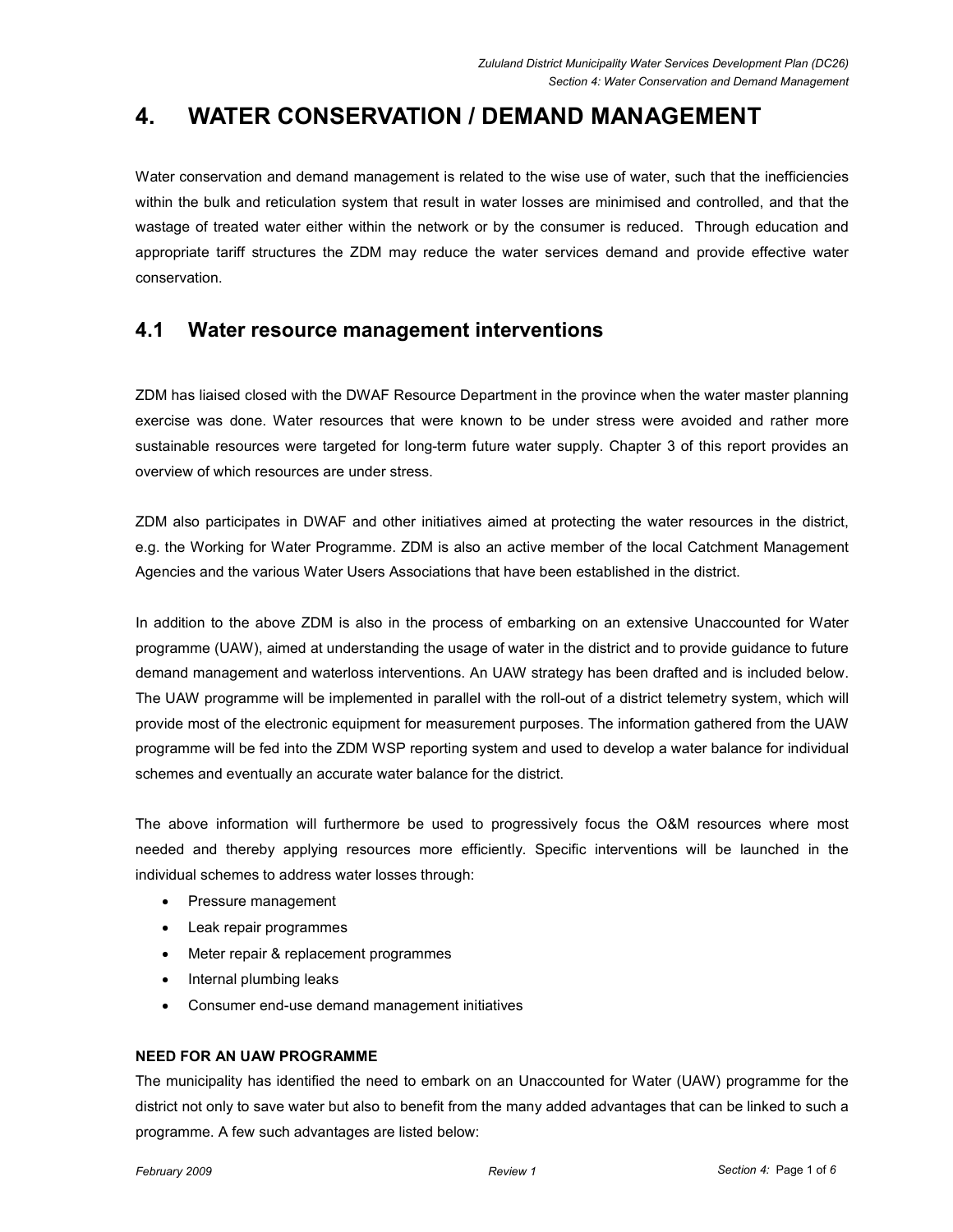- Reduced water consumption and water wastage;
- Improved quality of service provided with more consumers receiving water consistently (the need for example to close reservoirs at night will be substantially reduced or even completely eliminated);
- Improved coverage with billing and improved income stream for the municipality;
- Reduced costs to provide water services (less chemicals used, less maintenance required, etc);
- More efficient use of limited financial and human resources by focusing resources where most needed;
- Increased lifespan of infrastructure assets and postponing huge capital investments required to upgrade infrastructure in order to meet excessive growth in consumer consumption.

### **PRINCIPLES**

Before embarking on any new initiative it is best to first clarify the principles that must guide the programme and thereby set the framework within which to operate, as follows:

- The approach should be holistic and should deal with the complete solution from design issues, through to operational challenges and included metering and billing shortcomings. All role-players within the organisation must be brought on board and ownership of the programme established inhouse.
- Remedial actions identified through the programme must involve the relevant staff of the municipality and thereby work towards permanent change for the long term. The programme should influence daily operations in such a manner that it becomes a "way of life" within the organisation and lead to ongoing sustainability.
- Remedial actions that are decided upon have to be reviewed or at least judged economically by comparing the investment required versus the anticipated "win" that will be achieved. The 80/20 principle should apply whereby the effort is firstly focused where the major challenges occur. Schemes need to be prioritised for intervention and one possible method could be to prioritise schemes in terms of their estimated contribution to the total estimated UAW in the district (see Table 1 below).
- Pressure Management activities should aim at achieving static pressures in the reticulation networks of urban areas of between  $2.5 - 6$  bar and in rural areas of between 1-6 bar. Proper network modelling should however dictate the final solution for each individual scheme.
- Measurement devices installed through this programme must be compatible with the telemetry and SCADA systems that will be installed by ZDM through parallel processes.
- All field information must be captured electronically on the existing central database called MANZI (Infrastructure Management System) and thereby linked to the GIS.
- The IWA method is recommended to be used to categorize water usage and to compile a water balance for each scheme, as shown in the figure below: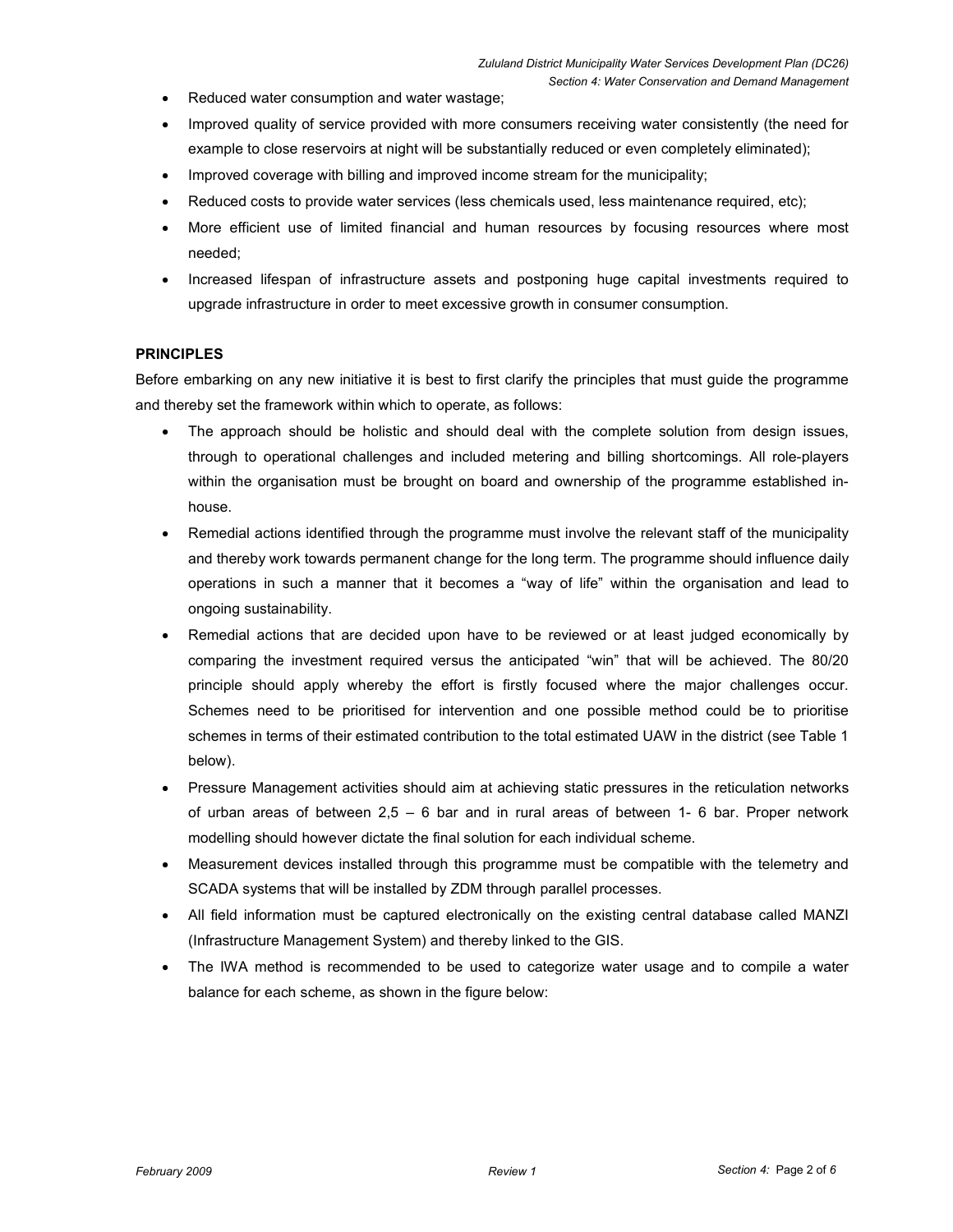| System Input<br>Volume | Authorized<br>Consumption | <b>Billed Authorized</b><br>Consumption | <b>Billed Metered</b><br>Consumption<br><b>Billed Unmetered</b>          | Revenue Water<br>Non Revenue<br>Water |
|------------------------|---------------------------|-----------------------------------------|--------------------------------------------------------------------------|---------------------------------------|
|                        |                           |                                         | Consumption                                                              |                                       |
|                        |                           | Unbilled Authorized<br>Consumption      | <b>Unbilled Metered</b><br>Consumption                                   |                                       |
|                        |                           |                                         | Unbilled Unmetered<br>Consumption                                        |                                       |
|                        | <b>Water Losses</b>       | <b>Apparent Losses</b>                  | Unauthorized<br>Consumption                                              |                                       |
|                        |                           |                                         | <b>Customer Meter</b><br>Inaccuracies and Data<br><b>Handling Errors</b> |                                       |
|                        |                           | Real Losses                             | Leakage on<br>Transmission and<br><b>Distribution Mains</b>              |                                       |
|                        |                           |                                         | Leakage and Overflows<br>at Storage Tanks                                |                                       |
|                        |                           |                                         | Leakage on Service<br>Connections up to point<br>of Customer Meter       |                                       |

Figure 4.1: IWA Method of categorizing water use

## **METHODOLOGY**

The methodology to be used with the implementation of the UAW programme is summarised below:

- Understanding the functioning of the scheme from source to end user with the scheme information available;
- Managing scheme operations to achieve as closely as possible a situation where all consumers can receive water all day round and reservoirs do not have to be closed down at night (this allows for more accurate measurement);
- Identify water demand zones for each scheme and metering and logging points (temporary and permanent) and initiate implementation of the measurement devices as well as measures required to make zones discreet (see illustration below).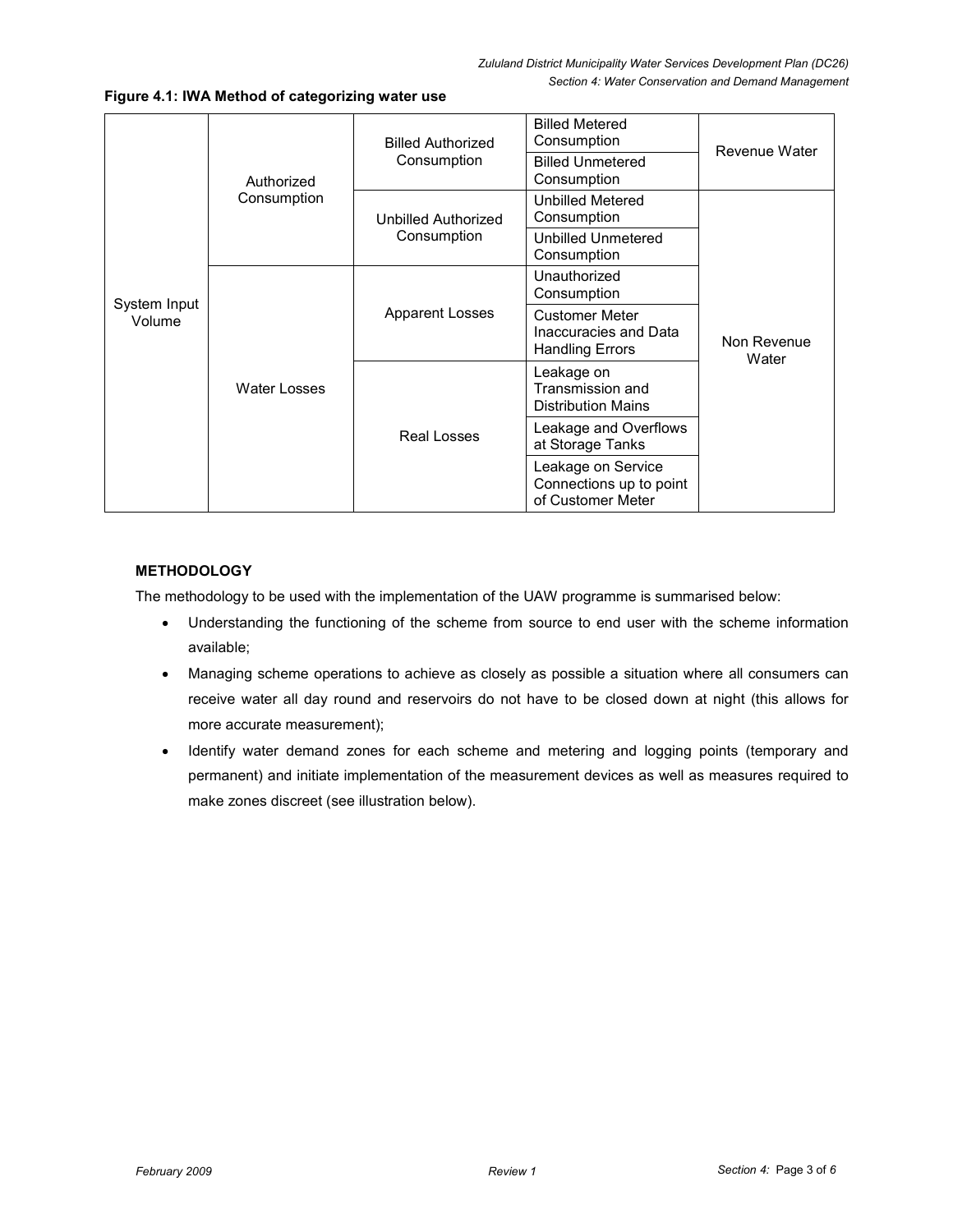

- The accurate recording and regular review of flow profiles and water supply volumes into each discrete zone, i.e. the metering infrastructure and data logging systems, including the compilation of system water balances.
- The accurate recording and regular review of consumer demand and the sustained implementation of specific tasks (e.g. leak detection surveys, step testing, pressure management reviews, prompt burst repairs, etc.) and sustained overall maintenance of all system components.
- The roll out of a meter testing and meter replacement programme.
	- o Consumer metering and billing
	- $\circ$  Identify unmetered consumers and systematically install meters at all consumer connections.
	- o Accurate and consistent billing of consumers as per the tariff policy.
	- o Deal with non-payment in accordance with the ZDM by-laws and debt collection policy.

### PRIORITY SCHEMES

It is difficult to determine accurately the extent of UAW in the district at this point in time and the pilot investigations that were discussed earlier indicated variances in UAW of between 41% and 68% between different schemes.

Table 4.1 (a) below lists the schemes in the district and the known System Input Volumes (SIV) as per the ZDM WSP report of October 2009. Although the state of UAW in each individual scheme is unknown it could be safely assumed, based upon the previously mentioned pilot investigations, that at least a 40% UAW scenario prevails throughout. When 40% UAW is applied and the UAW contribution from each scheme is calculated as a percentage of the total UAW for the district, the schemes can be prioritised as follows: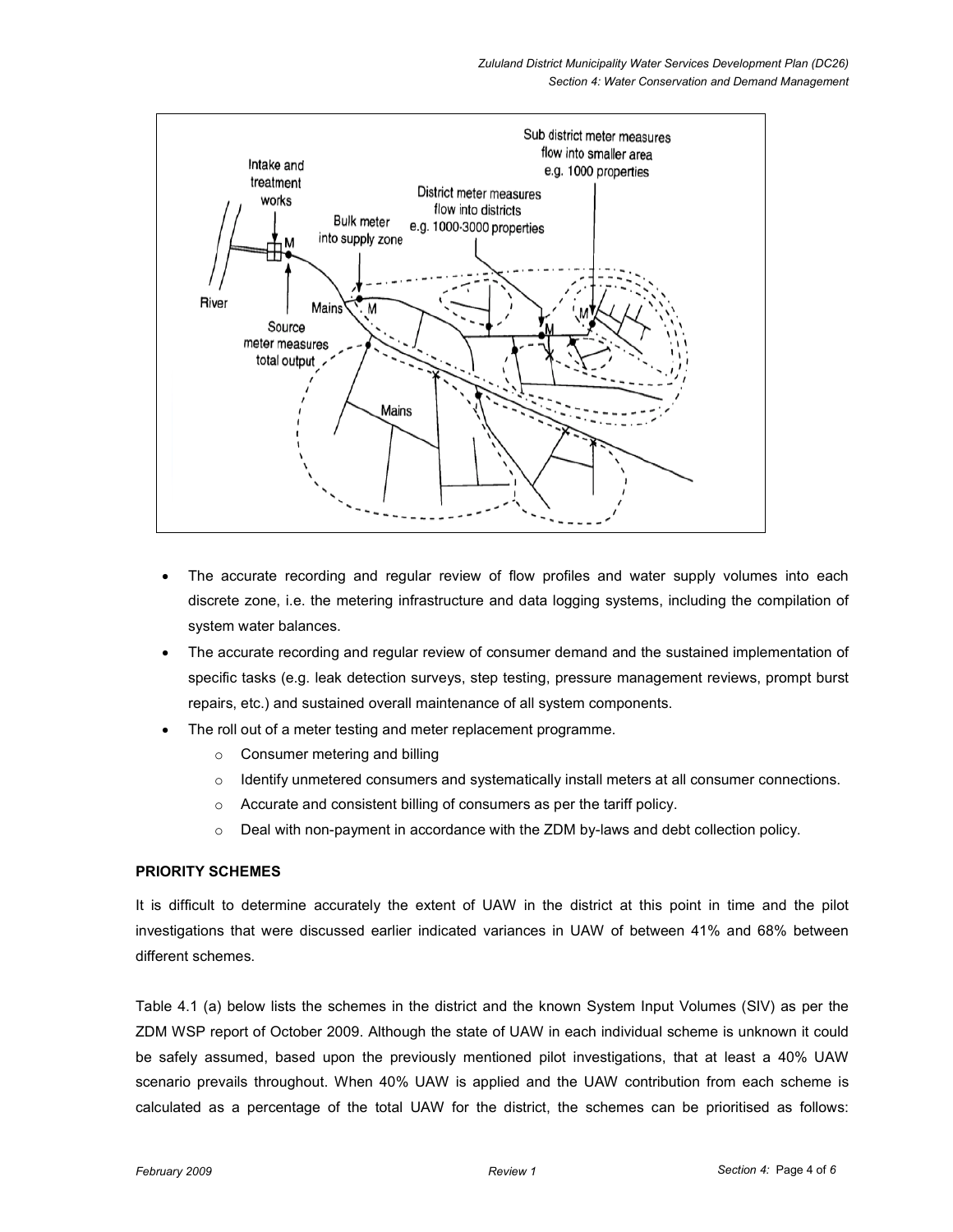| <b>Plant Name</b>                     | <b>Production</b><br>(Ml/month) | <b>Assumed</b><br>UAW (40%) | % of Total<br>district UAW |
|---------------------------------------|---------------------------------|-----------------------------|----------------------------|
| Ulundi                                | 592.8                           | 237.1                       | 35%                        |
| Vryheid Klipfontein Vryheid Bloemveld | 380.0                           | 152.0                       | 22%                        |
| Pongola Town / Pongola Simdlangentsha | 164.1                           | 65.6                        | 10%                        |
| Nongoma (Imbile) / Nongoma (Vuna)     | 148.3                           | 59.3                        | 9%                         |
| eDumbe Paulpietersburg                | 60.8                            | 24.3                        | 4%                         |
| Frischgewaagd                         | 55.8                            | 22.3                        | 3%                         |
| eMondlo                               | 43.0                            | 17.2                        | 3%                         |
| Coronation                            | 38.4                            | 15.3                        | 2%                         |
| Belgrade                              | 28.3                            | 11.3                        | 2%                         |
| Mandlakazi                            | 27.2                            | 10.9                        | 2%                         |
| Spekboom                              | 25.9                            | 10.4                        | 2%                         |
| Mpungamhlope                          | 20.4                            | 8.2                         | $1\%$                      |
| Mvuzini WTW                           | 12.2                            | 4.9                         | $1\%$                      |
| Khiphunyawo                           | 11.8                            | 4.7                         | $1\%$                      |
| Louwsburg                             | 11.583                          | 4.6                         | $1\%$                      |
| Ceza (Ezembeni Community)             | 11.4                            | 4.5                         | $1\%$                      |
| Babanango                             | 10.6                            | 4.2                         | $1\%$                      |
| Makhosini WTW                         | 10.5                            | 4.2                         | $1\%$                      |
| Hlobane                               | 10.3                            | 4.1                         | $1\%$                      |
| Ophuzane                              | 9.7                             | 3.9                         | $1\%$                      |
| Tholakele                             | 7.6                             | 3.0                         | 0%                         |
| Thulasizwe Hospital                   | 7.0                             | 2.8                         | 0%                         |
| Nkonjeni Hospital                     | 5.5                             | 2.2                         | 0%                         |
| Itshelejuba Hospital                  | 4.2                             | 1.7                         | 0%                         |
| <b>Mountain View</b>                  | 3.1                             | 1.2                         | 0%                         |
| Kombuzi                               | 1.5                             | 0.6                         | 0%                         |
| Nkosentsha                            | 1.4                             | 0.6                         | $0\%$                      |
| Msibi                                 | 0.9                             | 0.4                         | $0\%$                      |
| Osingisingini                         | 0.8                             | 0.3                         | 0%                         |
| Enyokeni Royal Palace                 | 0.5                             | 0.2                         | $0\%$                      |
| Khangela Royal palace                 | 0.2                             | 0.1                         | $0\%$                      |
| Golela New                            |                                 | 0.0                         | $0\%$                      |
| Khambi WTW                            |                                 | 0.0                         | 0%                         |
| Sidinsi                               | 0.0                             | 0.0                         | $0\%$                      |
|                                       | 1706                            | 682                         | 100%                       |

## Table 4.1 (a): List of schemes with total monthly production and estimated UAW